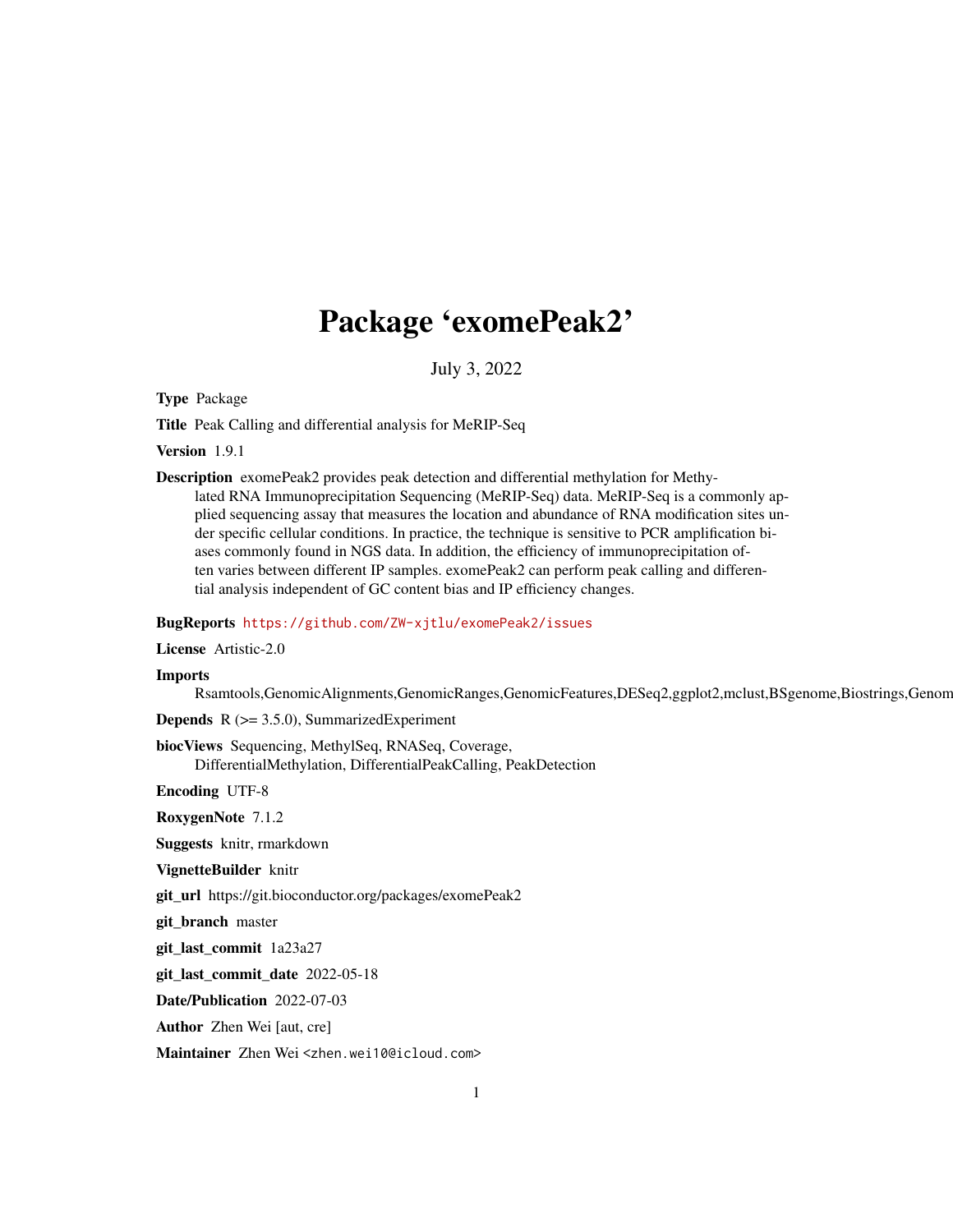### <span id="page-1-0"></span>R topics documented:

#### **Index** [6](#page-5-0) **6**

<span id="page-1-1"></span>exomePeak2 *Peak Calling and Differential Analysis of MeRIP-seq.*

#### Description

exomePeak2 conducts peak calling and differential methylation analysis using BAM files of aligned MeRIP-seq reads.

#### Usage

```
exomePeak2(
 bam_ip = NULL,bam_input = NULL,
 bam_ip_treated = NULL,
 bam_input_treated = NULL,
  txdb = NULL,genome = NULL,
 gff = NULL,strandness = c("unstrand", "1st_strand", "2nd_strand"),
  fragment_length = 100,
 bin\_size = 25,
  step_size = 25,
  test_method = c("Poisson", "DESeq2"),
 p_{\text{cutoff}} = 1e-10,
 parallel = 1,
 plot_gc = TRUE,
  save_output = TRUE,
  save\_dir = getwd(),
 experiment_name = "exomePeak2_output",
 mode = c("exon", "full_transcript", "whole_genome"),
 motif_based = FALSE,
 motif_sequence = "DRACH"
)
```
#### Arguments

| bam_ip    | a character vector for the BAM file directories of IP samples.                        |
|-----------|---------------------------------------------------------------------------------------|
| bam_input | a character vector for the BAM file directories of input samples.                     |
|           | bam_ip_treated a character vector for the BAM file directories of treated IP samples. |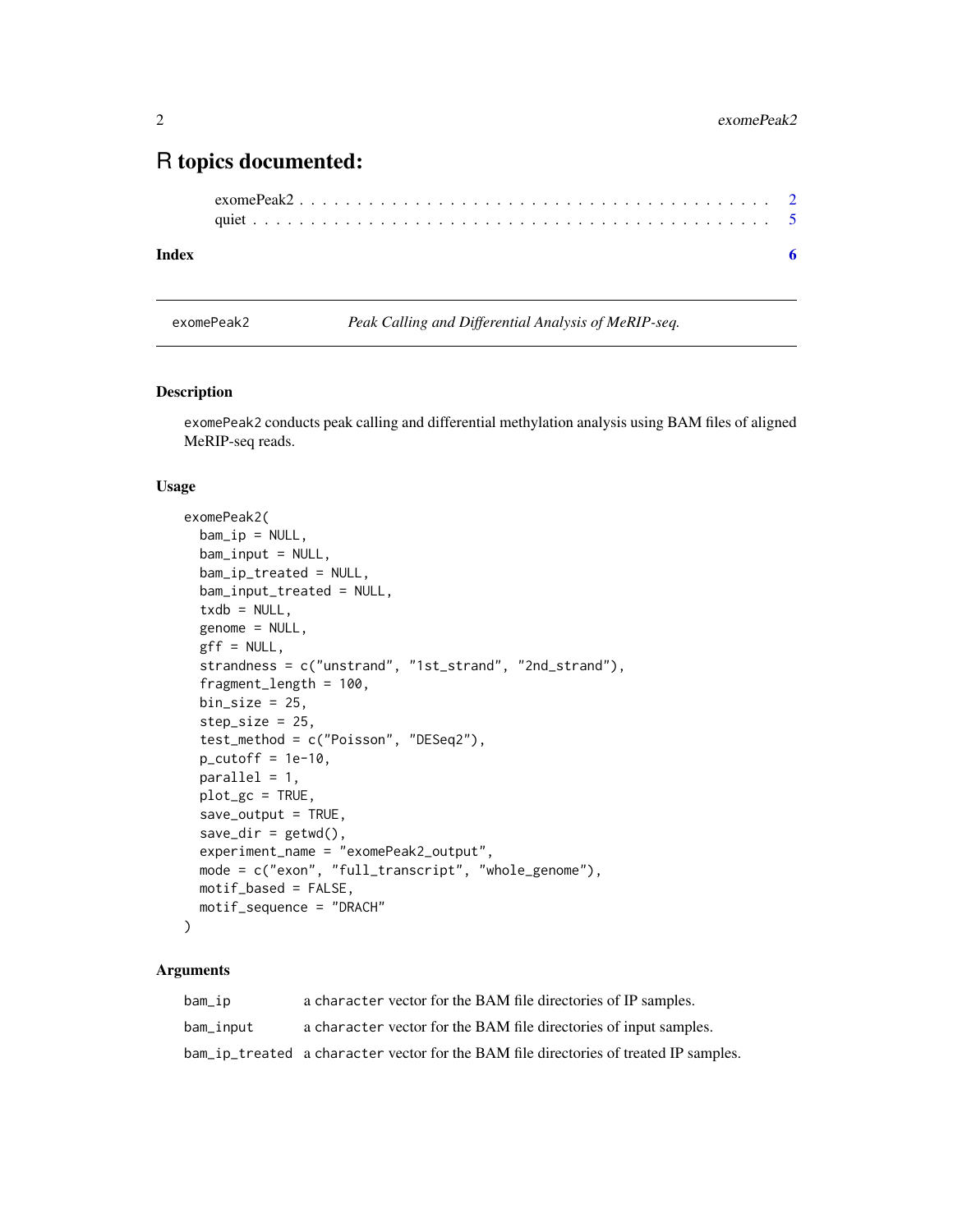<span id="page-2-0"></span>

| bam_input_treated |                                                                                                                                                                                     |
|-------------------|-------------------------------------------------------------------------------------------------------------------------------------------------------------------------------------|
|                   | a character vector for the BAM file directories of treated input samples.                                                                                                           |
|                   | The arguments of BAM_ip and BAM_input are only required for differential methy-<br>lation analysis.                                                                                 |
| txdb              | a TxDb object for the transcript annotation.                                                                                                                                        |
| genome            | a character or a BSgenome for the reference genome.<br>The character should be the UCSC genome name which is acceptable by getBSgenome<br>or/and makeTxDbFromUCSC; example: "hg19". |
| gff               | optional, a character which specifies the directory toward a gene annotation<br>GFF/GTF file, it is applied when the TxDb object is not available; default =<br>NULL.               |
| strandness        | a character specifying the strand protocol type of the RNA-seq library, can be<br>one of c("unstrand", "1st_strand", "2nd_strand"); default = "unstrand".                           |
|                   | unstrand The randomly primed RNA-seq library type, i.e. both the strands<br>generated during the first and the second strand sythesis are sequenced;<br>example: Standard Illumina. |
|                   | 1st_strand The first strand-specific RNA-seq library, only the strand generated<br>during the first strand sythesis is sequenced; examples: dUTP, NSR, NNSR.                        |
|                   | 2nd_strand The second strand-specific RNA-seq library, only the strand gen-<br>erated during the second strand sythesis is sequenced; examples: Ligation,<br>Standard SOLiD.        |
| fragment_length   |                                                                                                                                                                                     |
|                   | a positive integer number for the expected fragment length (in bp); default =<br>100.                                                                                               |
| bin_size          | a positive integer number for the width of the sliding window; default = 25.                                                                                                        |
| step_size         | a positive integer number for the step size of the sliding window; default = 25.                                                                                                    |
| test_method       | a character for the statistical testing method used in peak calling and differen-<br>tial analysis, can be one of c("Poisson", "DESeq2"); Default = "Poisson"                       |
|                   | Poisson Wald test of Poisson GLM.                                                                                                                                                   |
|                   | DESeq2 Wald test of negative bionomial GLM with regularized estimation of<br>over-dispersion parameters (implemented by DESeq2),                                                    |
|                   | Note that when using the test method of DESeq2, a larger p-value cut-off (e.g.<br>0.001) is often required. The cutoff can be set via the argument p_cutoff.                        |
| p_cutoff          | a numeric value for the $p$ value cutoff in peak calling; default = $1e-10$ .                                                                                                       |
| parallel          | a numeric value specifying the number of cores for parallel computing; default<br>$= 1.$                                                                                            |
| plot_gc           | a logical for saving the plots of bins' GC content v.s. bins' fitted coverage<br>curves, which can be used as a diagnosis for GC content bias; default = TRUE.                      |
| save_output       | a logical for saving the outcomes on disk; default = TRUE.                                                                                                                          |
| save_dir          | a character for the output directory; default = getwd.                                                                                                                              |
| experiment_name   |                                                                                                                                                                                     |
|                   | a character for the folder name generated in the output directory that contains<br>all the results; default: ="exomePeak2_output"                                                   |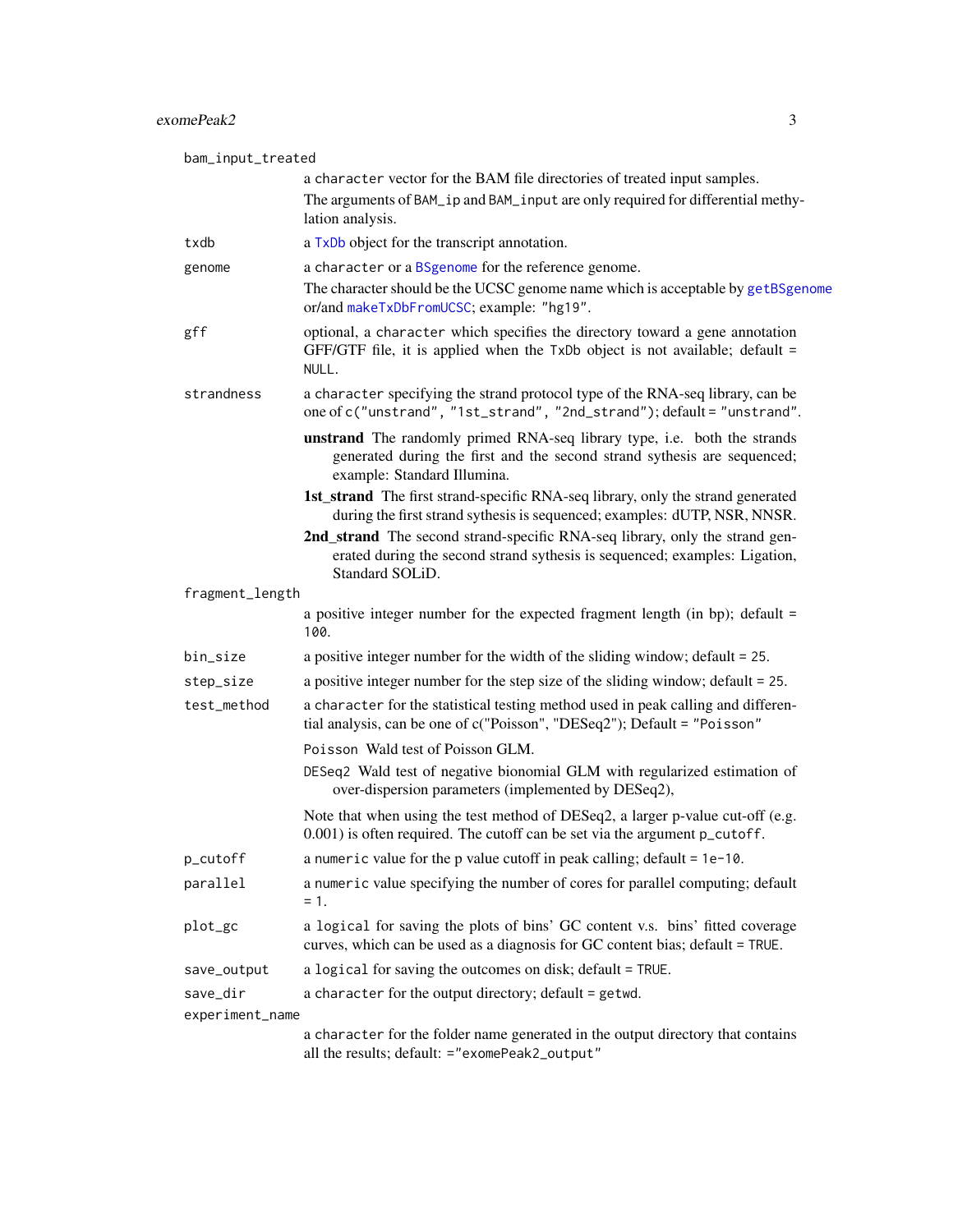<span id="page-3-0"></span>

| mode        | a character specifies the scope of peak calling on genome, can be one of<br>c("exon", "full_transcript", "whole_genome"); Default = "exon".                                                        |
|-------------|----------------------------------------------------------------------------------------------------------------------------------------------------------------------------------------------------|
|             | exon generate sliding windows over exonic regions.                                                                                                                                                 |
|             | full_transcript generate sliding windows over the full transcripts (include<br>both introns and exons).                                                                                            |
|             | whole genome generate sliding windows over the whole genome (include in-<br>trons, exons, and the intergenic regions).                                                                             |
|             | P.S. The full transcript mode and the whole genome mode demand big memory<br>size $($ > 4GB $)$ for large genomes.                                                                                 |
| motif_based | a logical for detecting (differential) modification over sites of motif; default =<br>FALSE. If = TRUE, sliding windows will be replaced into the single based sites of<br>the modification motif. |
|             | motif_sequence a character for the motif sequence used for the reference sites, it is only applied<br>when $motif\_based = TRUE$ ; $default = "DRACT"$ .                                           |

#### Details

[exomePeak2](#page-1-1) call (differential) RNA modification peaks and calculate peak statistics from BAM files of a MeRIP-seq experiment.

The transcript annotation (from either the  $TxDb$  object or the GFF file) should be provided to perform analysis on exons.

The genome name or [BSgenome](#page-0-0) object is required to perform the GC content bias correction. If the genome argument is not provided (= NULL), the analysis will proceed without GC correction.

If the **BAM** files in treated samples are provided at the arguments bam\_ip\_treated and bam\_input\_treated, the statistics of differential modification detection on peaks/sites will be reported.

Under the default setting, [exomePeak2](#page-1-1) will save the results of (differential) modification analysis under a folder named 'exomePeak2\_output'. The results generated include a **BED** file, a RDS file, and a CSV table that stores the locations and statistics of the (differential) modified peaks/sites.

#### Value

a [GRangesList](#page-0-0) object, the statistics and other annotations are saved in its metadata columns, which can be accessed through mcol(). If save\_output = TRUE, exomePeak2 will output results both as BED, CSV, and RDS files on disk.

#### Examples

```
## Specify File Directories
GENE_ANNO_GTF = system.file("extdata", "example.gtf", package="exomePeak2")
f1 = system.file("extdata", "IP1.bam", package="exomePeak2")
f2 = system.file("extdata", "IP2.bam", package="exomePeak2")
f3 = system.file("extdata", "IP3.bam", package="exomePeak2")
f4 = system.file("extdata", "IP4.bam", package="exomePeak2")
IP_BAM = c(f1, f2, f3, f4)f1 = system.file("extdata", "Input1.bam", package="exomePeak2")
f2 = system.file("extdata", "Input2.bam", package="exomePeak2")
```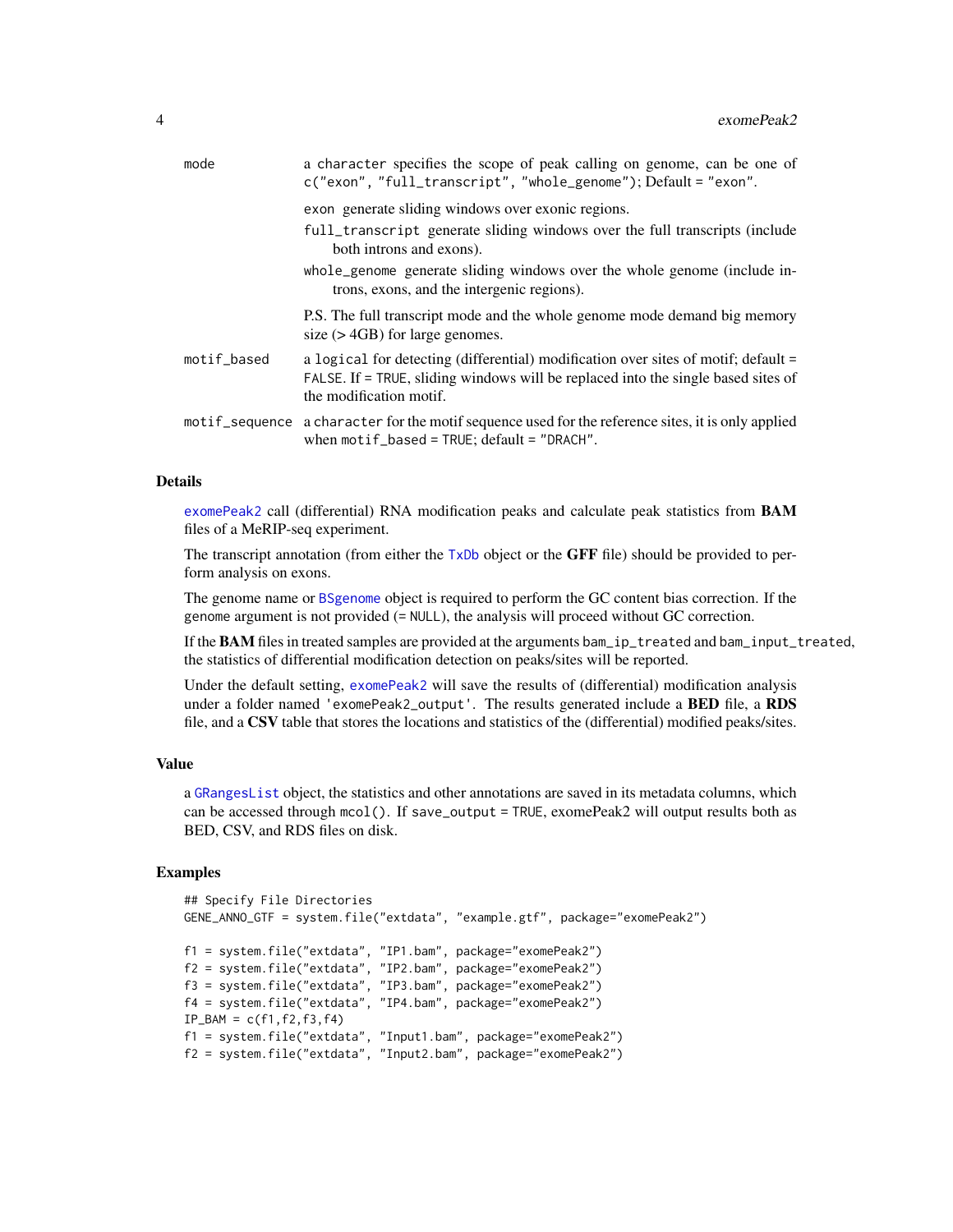#### <span id="page-4-0"></span>quiet the contract of the contract of the contract of the contract of the contract of the contract of the contract of the contract of the contract of the contract of the contract of the contract of the contract of the cont

```
f3 = system.file("extdata", "Input3.bam", package="exomePeak2")
INPUT_BAM = c(f1, f2, f3)## Peak Calling
res <- exomePeak2(bam_ip = IP_BAM,
                 bam_input = INPUT_BAM,
                 gff = GENE_ANNO_GTF,
                 genome = "hg19")
res ## Peak ranges
mcols(res) ## Peak statistics
## Differential Peak Detection (Comparison of Two Conditions)
f1 = system.file("extdata", "treated_IP1.bam", package="exomePeak2")
TREATED_IP_BAM = c(f1)
f1 = system.file("extdata", "treated_Input1.bam", package="exomePeak2")
TREATED_INPUT_BAM = c(f1)
res <- exomePeak2(bam_ip = IP_BAM,
                 bam_input = INPUT_BAM,
                 bam_ip_treated = TREATED_IP_BAM,
                  bam_input_treated = TREATED_INPUT_BAM,
                  gff = GENE_ANNO_GTF,
                 genome = "hg19")
res ## Peak ranges
mcols(res) ## Peak statistics
```
quiet *Silencing unwanted function output.*

#### Description

Silencing unwanted function output.

#### Usage

quiet(x)

#### Arguments

x any R expression.

#### Value

none.